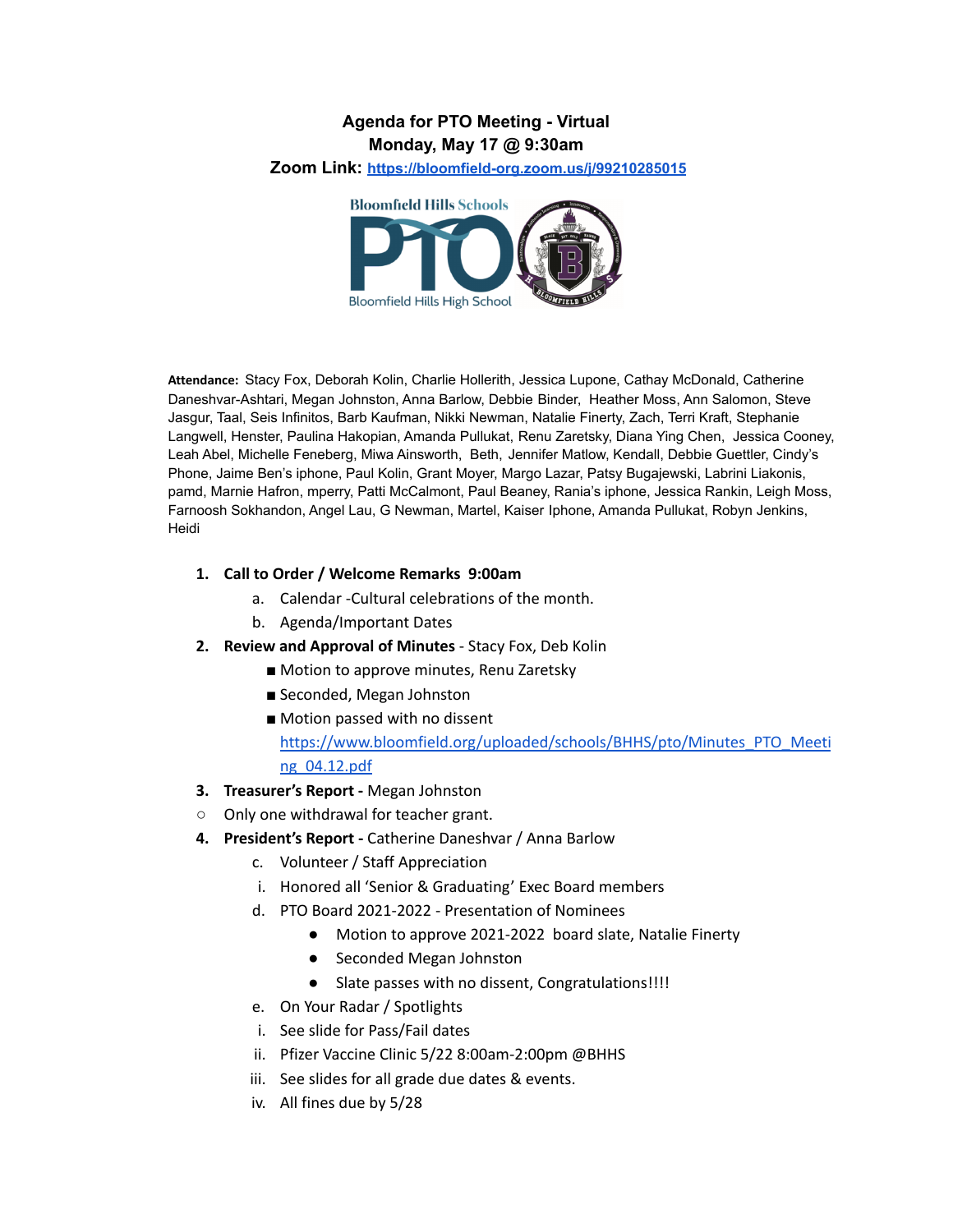- v. Parking Spot raffle for next year! See slide for details
- vi. All Night Party tickets still available.
- vii. Sign up for Summer Virtual & live classes
- viii. Reach out to individual coaches for summer training and try out dates.
- ix. See slides for all Summer programs

### **5. Committee Reports**

- Multicultural Celebration Leah Abel, Catherine Daneshvar Thursday May 27, 5:30pm- 8pm Entertainment, book fair & presentations Covid precautions will be taken
- Sports and Clubs Update Paul Kolin
	- Girls Lacrosse captured league championship went undefeated at home
	- Spring play into the woods finished their live theater production this weekend
	- **Boys** golf has had a great season while one of our golfers finished  $2^{nd}$  out of 118 students in the Pine Lake invitational
	- Boys Lacrosse honored their seniors and won that night 14-4
	- Girls tennis undefeated this season and will be the favorites to win regionals this week
	- Girls Soccer beat ND Prep the last week on the road and honor its seniors this week
	- Sailing team competed this weekend finishing 5<sup>th</sup> overall
	- Our forensics team came 2<sup>nd</sup> overall in the state of Michigan while 9 of our students won state titles
	- We had 2 students get to the finals of the DECA world championships
	- Boys baseball had big wins vs Avondale top in their league and a walk off win the other night
		- Softball had some big wins vs Rochester and Clawson
	- Track and field team had over 10 athletes win league titles and over the last month over 7 school records have been broken
- Social Media Natalie Finerty, Neena Crimmins
	- All 8th grade families encouraged to join BHHS PTO facebook page. Please answer the questions.
- Student Leadership Laura Silberman, Debbie Guettler
	- Prom is ON! Friday 5/21 in the courtyard, pictures on football field, food trucks
		- 1. Masks are required
	- Leadership projects are ongoing, See Slides
- GET- Catherine Daneshvar
	- Consider joining the book club. June 8, in person. Courtyard 3pm
- Parent Advisory Committee (PAC) Special Education
	- Parent meeting for PAC Tuesday, May 18 7:30-8:30
	- Therapy dog program starting at Lone Pine & WHMS 2021-2022.
	- Dogs need host families. See Slide
- **6. Principal's Report**
- **○ Thank you to the board. We can not do it without our PTO!**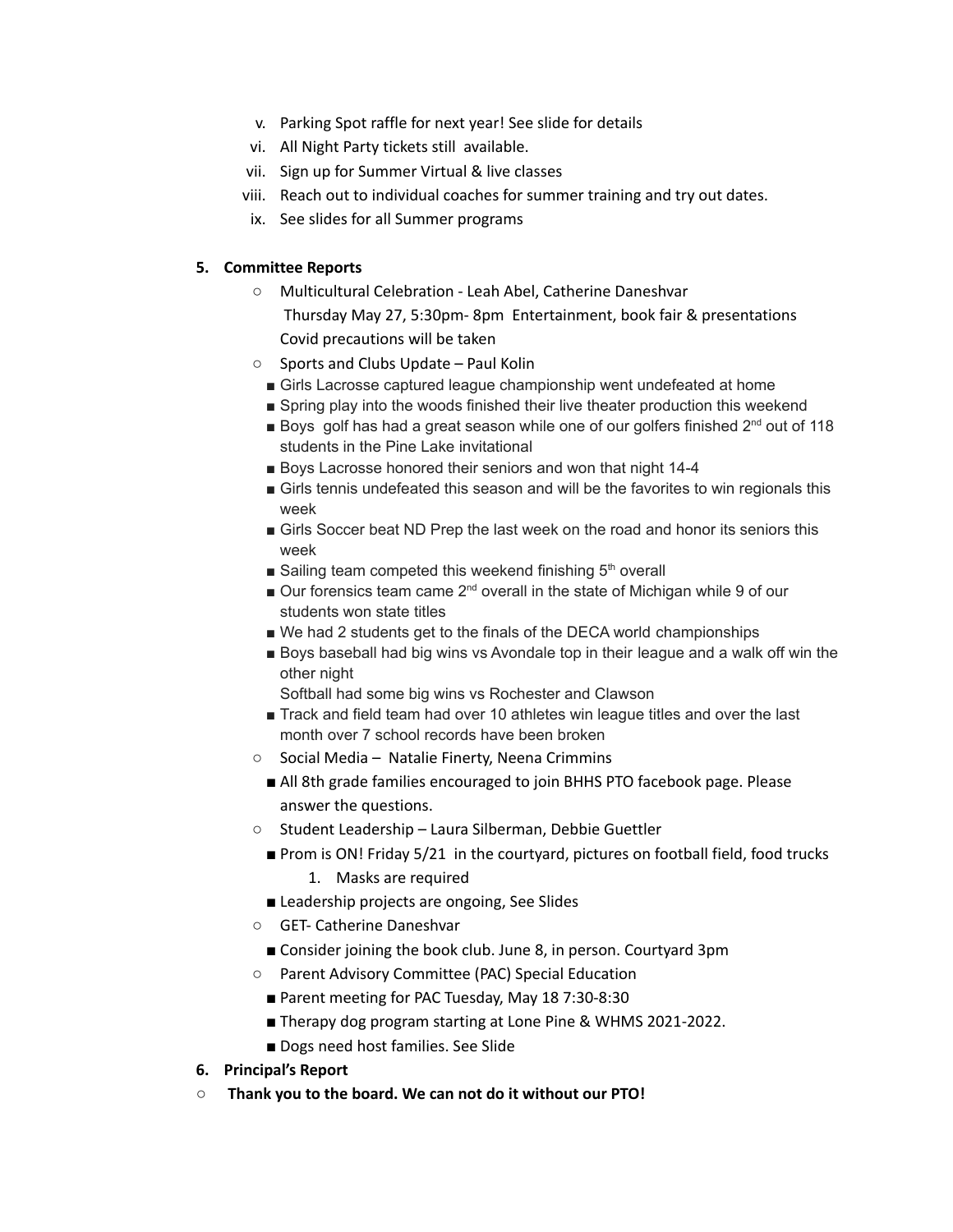- Thank you to the fantastic administration! For their help this year.
- Students still need to mask in school.
- New Start time for Fall 2021, 7:55am- 2:50pm
- Summer school is virtual & live.
- Students can replace or for grade improvement for FREE
- June 14 deadline for summer classes sign up
- **7. Parent Panel - Class of 2025 See slides. Many opportunities for all new students**
- **8. PTO Contacts / Membership / Meetings See slides for 2021-2022 Dates**

**-------------------------------------------------------------------------------------------------------------**

**9. Old Business/New Business**

**Meeting adjourned 11:30am**